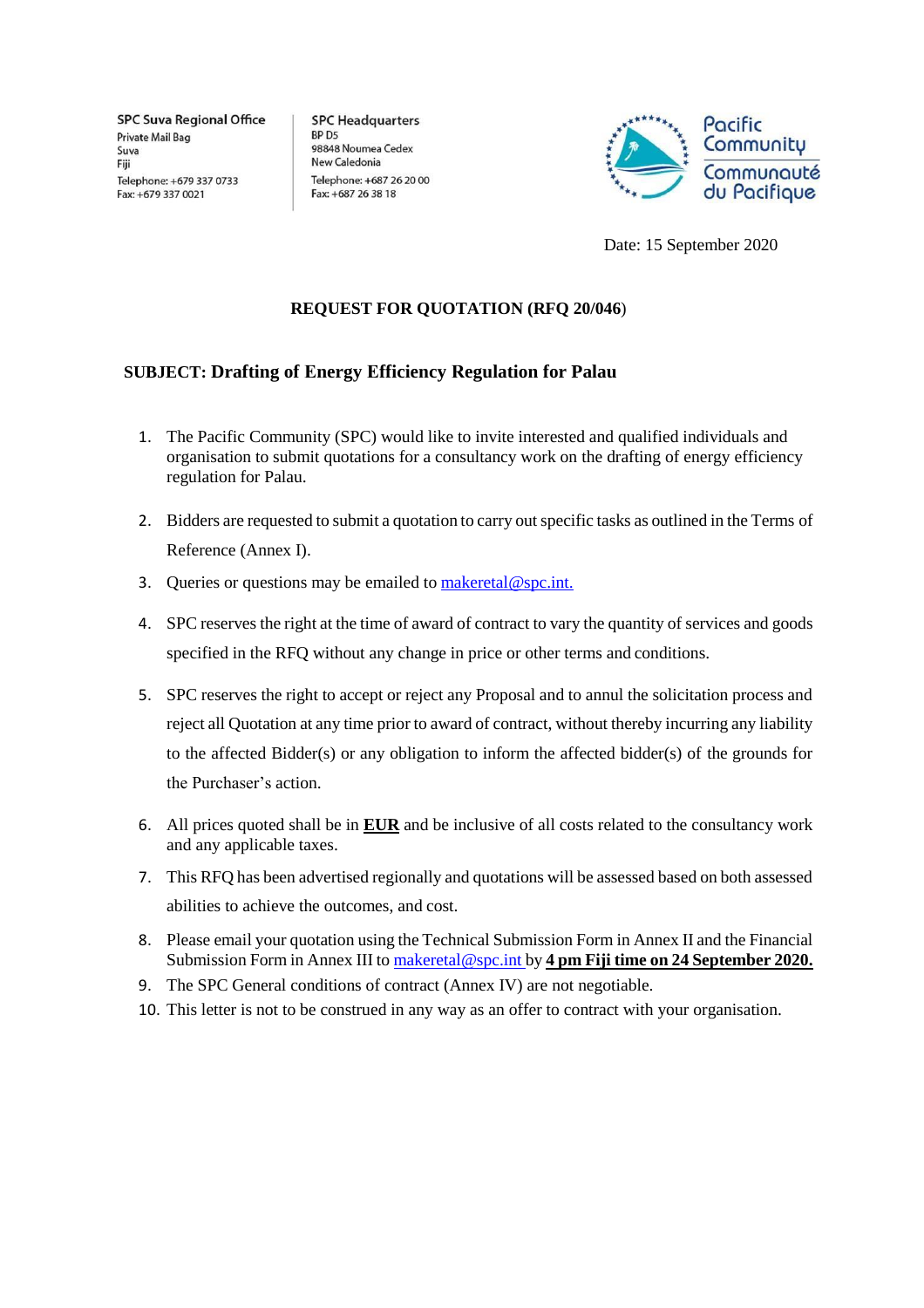

## **ANNEX I TERMS OF REFERENCE**

# **Drafting of energy efficiency regulation for Palau**

## **A. Project Title:**

Drafting of energy efficiency regulation for Palau

# **B. Project Description**

Palau's Nationally Determined Contribution (NDC), endorsed in 2016, targets 22% energy sector emission reductions below 2005 levels by 2025, 45% renewable energy target by 2025, and 35% energy efficiency target by 2025.

Nationally Determined Contributions (NDCs) are national plans which highlight the country's climate actions through climate related targets, policies and projects to reduce national emissions and adapt to the impacts of climate change. As a signatory to the Paris Agreement, Palau is required to prepare, communicate and maintain successive NDCs in contribution to global climate action. Palau's NDC target could be met from energy (electricity generation), transport and waste sectors.

Achieving Palau's NDC energy efficiency target requires:

- Increasing the Energy Retrofit Program;
- Instituting a Tropical EE Building Code;
- Adopting the Energy Star Appliance Standard;
- Implementing an Energy Labelling Scheme;
- Significantly expanding the Cool Roof Program;
- Expanding the Energy Audit program to include all government and non-government buildings;
- Enhancing the Building Managers Working Group; and
- Improving the Wastewater Infrastructure.

The Regional Pacific NDC Hub has been assisting Pacific Island Countries (PICs) in implementing, enhancing and financing their NDCs. The NDC Hub delivers this support in response to requests from PICs under the following categories, which form the core outputs of the NDC Hub:

- 1. NDCs reviewed and enhanced;
- 2. Roadmaps and investment plans developed to support NDC implementation;
- 3. Finance leveraged to support NDC implementation through improved regional coordination;

SPC Headquarters: Noumea, New Caledonia. Regional offices: Suva, Fiji, and Pohnpei, Federated States of Micronesia. Country office: Honiara, Solomon Islands.

For contact details - Website: www.spc.int Email: spc@spc.int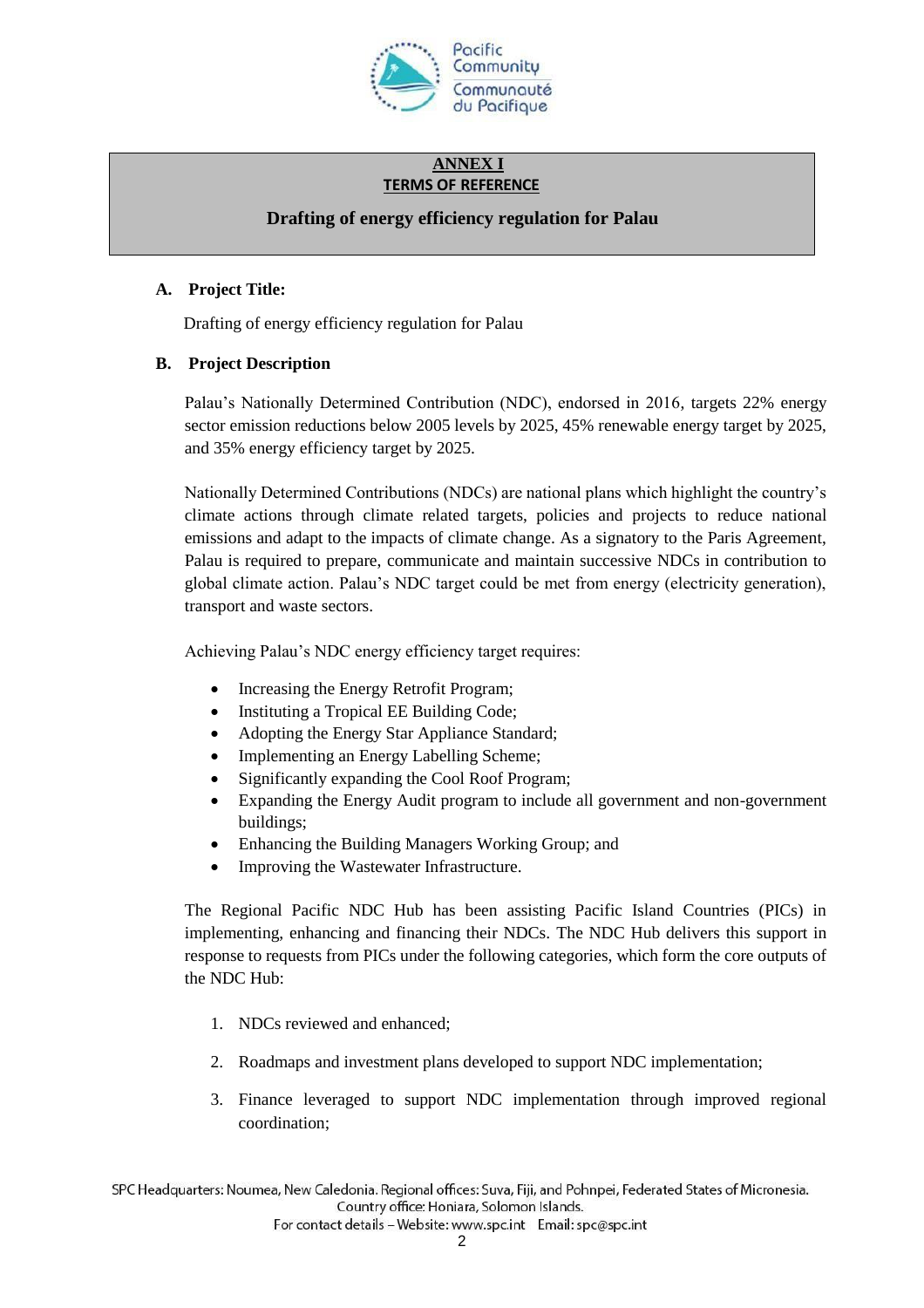

- 4. Guidance and technical assistance provided and tools produced to streamline and integrate NDCs into national and regional plans and processes; and
- 5. NDC related information and knowledge, learning and partnership mechanisms enhanced to support NDC enhancement, implementation and monitoring.

The NDC Hub is managed by the Deutsche Gesellschaft für Internationale Zusammenarbeit (GIZ) GmbH in partnership with the Pacific Community (SPC), the Secretariat of the Pacific Region Environment Program (SPREP), the Global Green Growth Institute (GGGI), and the NDC Partnership's Support Unit (NDCP SU). The NDC Hub is financed by the governments of Germany, Australia, New Zealand and the United Kingdom.

Through the NDC Hub, Palau requested assistance to integrate their NDC energy efficiency targets into an energy efficiency regulation. Palau has in place an Energy Act in 2015 administered by the Palau Energy Administration. SPC as a partner to the NDC Hub is coordinating the implementation of Palau's request.

The technical assistance included the following tasks:

- (i) Phase 1 Conduct a situational analysis of the national energy context, policies, NDCs, related strategies and regulatory frameworks on energy efficiency. Convene a national workshop to discuss the draft report and obtain views from stakeholders;
- (ii) Phase 2 Develop a policy reform paper based on the findings of phase 1 and recommends areas for inclusion in the proposed energy efficiency regulation;
- (iii) Phase 3 Draft the energy efficiency regulation. Convene a national workshop to discuss the draft regulation and seek stakeholders' views on the draft.

SPC is responsible for Phase 1 and 2. The draft situation analysis report with recommendations on potential areas for inclusion in the draft energy efficiency regulation was discussed in a virtual consultation workshop on  $2<sup>nd</sup>$  September 2020 and the draft report is available. The analysis report suggested the need to regulate energy audits, energy star certified appliances and equipment standards. It also suggested ways to promote energy efficient vehicles through fiscal measures.

This consultancy therefore is for Phase 3, to draft an energy efficiency regulation using information from Phases 1 and 2.

# **C. Scope of Work**

The consultant will undertake the consultancy work in close collaboration with SPC's Georesources and Energy Programme (GEP), the NDC Hub Implementation Unit, Palau's Energy Administration and other relevant stakeholders.

The specific tasks for the consultant will include but not limited to the following tasks:

- 1. Integrate the findings and recommendations from Phase 1 and 2 into a draft energy efficiency regulation;
- 2. Prepare a draft energy efficiency regulation which will be circulated for stakeholders' review and comments;

SPC Headquarters: Noumea, New Caledonia. Regional offices: Suva, Fiji, and Pohnpei, Federated States of Micronesia. Country office: Honiara, Solomon Islands.

For contact details - Website: www.spc.int Email: spc@spc.int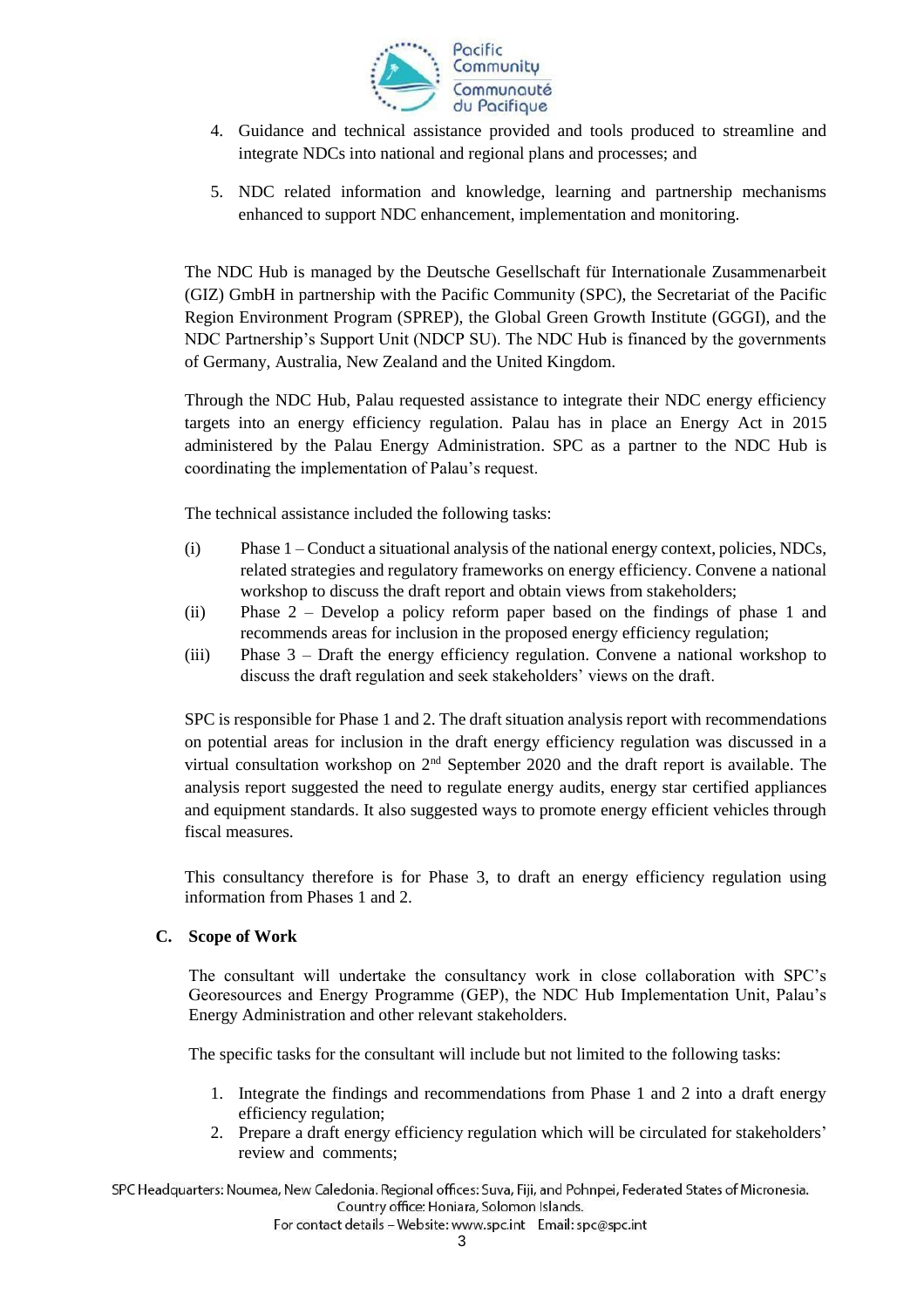

- 3. Present the draft regulation in a national virtual consultation workshop planned for November 2020;
- 4. Revise and finalise the draft energy efficiency regulation for submission to GEP- SPC.

# **D. Expected Outputs**

The consultant will be required to deliver the following outputs at the indicative time period:

| <b>Deliverables</b>                           | <b>Delivery date</b>                      |
|-----------------------------------------------|-------------------------------------------|
| Inception report including an outline of the  | Within 2 weeks after contract signing     |
| draft regulation, schedule of activities, and |                                           |
| comments on the scope of work                 |                                           |
| First draft Energy Efficiency Regulation      | Within 5 weeks after contract signing     |
| Presentation materials for the<br>virtual     | At least three days before workshop dates |
| national consultation workshop                |                                           |
| Final draft Energy Efficiency Regulation      | Two weeks after the national consultation |
|                                               | workshop                                  |
|                                               |                                           |

## **E. Institutional Arrangement**

The consultant will be contracted by the Pacific Community with reporting responsibilities to the Deputy Director Georesources and Energy Programme through the Team Leader Policy and Governance. The consultant will work closely with other regional and national key stakeholders.

If the contractor is a company wishing to nominate more than one employee to provide the services, the contractor must provide the names and qualification of all persons available to provide the services, which tasks each will undertake, the fees and expected proportion of time for each person and the arrangements made for continuity and coordination.

## **F. Duration of the Work**

The consultancy work is expected to start in October and to be completed by  $31<sup>st</sup>$  December 2020.

## **G. Duty Station**

The consultant is expected to work from his/her own Office.

## **H. Qualifications of the Successful Contractor**

- Degree in Law or field relevant to the expected outputs of the consultancy service
- Demonstrated experience in drafting energy related legislation and regulations
- Work experience in the energy sector of PICTs
- Experience in energy efficiency such as appliance energy labelling, energy audits and transport initiatives in the PICTs
- Experience in multi-stakeholder work environments and consultation process
- Excellent communication and project management skills

• Excellent skills in policy and technical writing<br>SPC Headquarters: Noumea, New Caledonia. Regional offices: Suva, Fji, and Pohnpei, Federated States of Micronesia. Country office: Honiara, Solomon Islands.

For contact details - Website: www.spc.int Email: spc@spc.int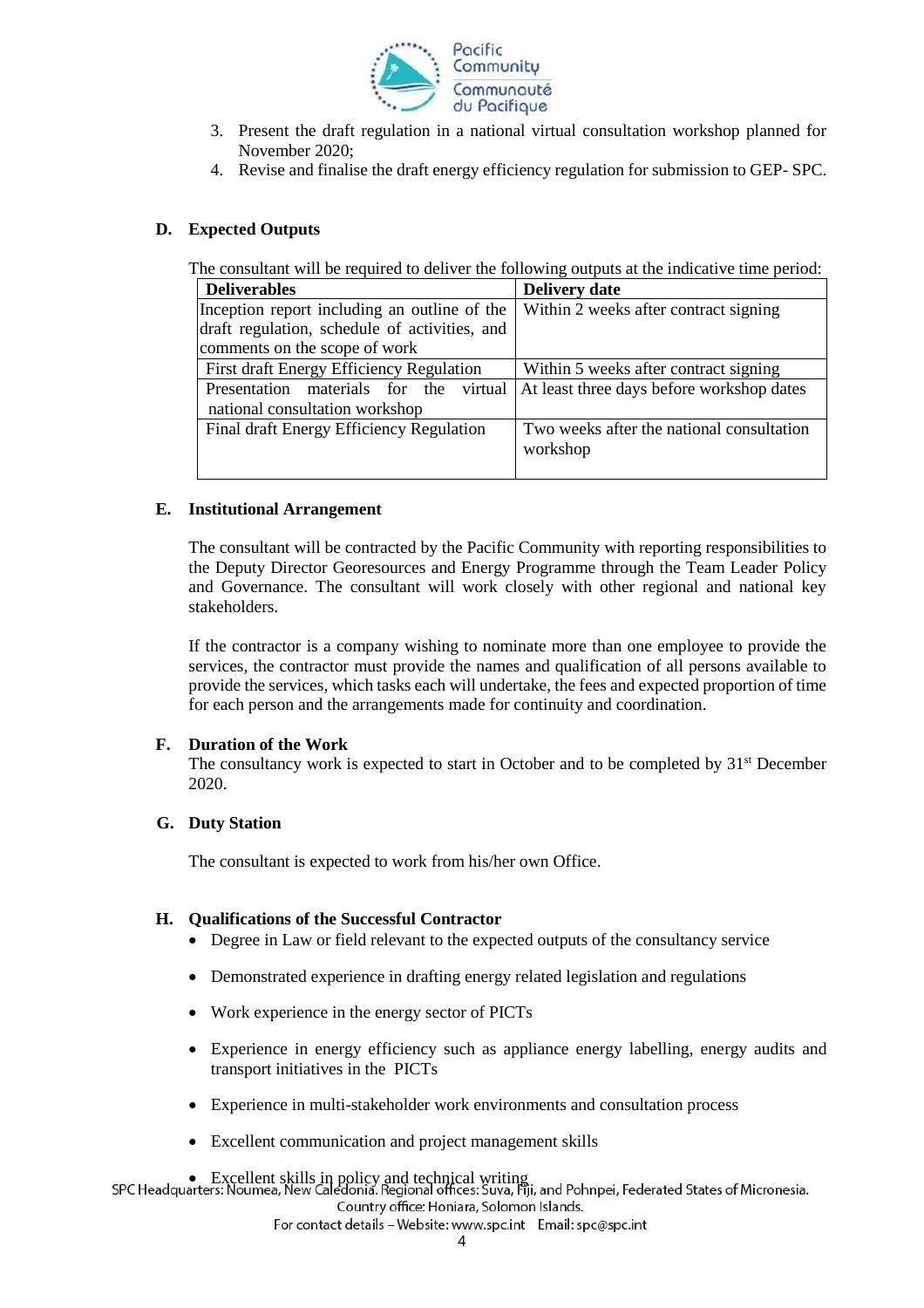

- Availability and commitment to perform the tasks
- Excellent command of written and spoken English, [and other languages as relevant]

|                    | <b>Competency Requirements</b>                                                                                                 | <b>Score</b><br>Weight<br>(%) | <b>Total</b><br><b>Obtainable</b><br><b>Score</b> |
|--------------------|--------------------------------------------------------------------------------------------------------------------------------|-------------------------------|---------------------------------------------------|
| 1.                 | Degree in law or field relevant to the expected outputs<br>of the consultancy service                                          | 15%                           | 15                                                |
| 2.                 | Demonstrated experience in drafting energy related<br>legislation and regulations                                              | 15%                           | 15                                                |
| 3.                 | Work experience in the energy sector of PICTs                                                                                  | 10%                           | 10                                                |
| 4.                 | Experience in energy efficiency such as appliance<br>energy labelling, energy audits and transport initiatives<br>in the PICTs | 10%                           | 10                                                |
| 5.                 | Experience in multi-stakeholder work environments<br>and consultation process                                                  | 10%                           | 10                                                |
|                    | 6. Communication and project management skills                                                                                 | 10%                           | 10                                                |
| 7.                 | Skills in policy and technical writing                                                                                         | 10%                           | 10                                                |
| 8.                 | Availability and commitment to perform the tasks                                                                               | 10%                           | 10                                                |
| 9.                 | Excellent command of written and spoken English,<br>[and other languages as relevant]                                          | 10%                           | 10                                                |
| <b>Total Score</b> |                                                                                                                                | 100%                          | 100                                               |
|                    | <b>Qualification Score</b>                                                                                                     | 70%                           | 70                                                |

# *Proposal Evaluation Matrix*

# **I. Scope of Bid Price and Schedule of Payments**

| <b>Milestones/Outputs</b>                                                                                                      | <b>Deadline</b>                              | % Payment |
|--------------------------------------------------------------------------------------------------------------------------------|----------------------------------------------|-----------|
| Inception report including an outline of the<br>draft regulation, schedule of activities, and<br>comments on the scope of work | Within 2 weeks after contract<br>signing     | 20%       |
| First draft Energy Efficiency Regulation                                                                                       | Within 5 weeks after contract<br>signing     | 35%       |
| materials for the<br>Presentation<br>virtual<br>national consultation workshop                                                 | At least three days<br>before workshop dates | 20%       |

SPC Headquarters: Noumea, New Caledonia. Regional offices: Suva, Fiji, and Pohnpei, Federated States of Micronesia. Country office: Honiara, Solomon Islands.

For contact details - Website: www.spc.int Email: spc@spc.int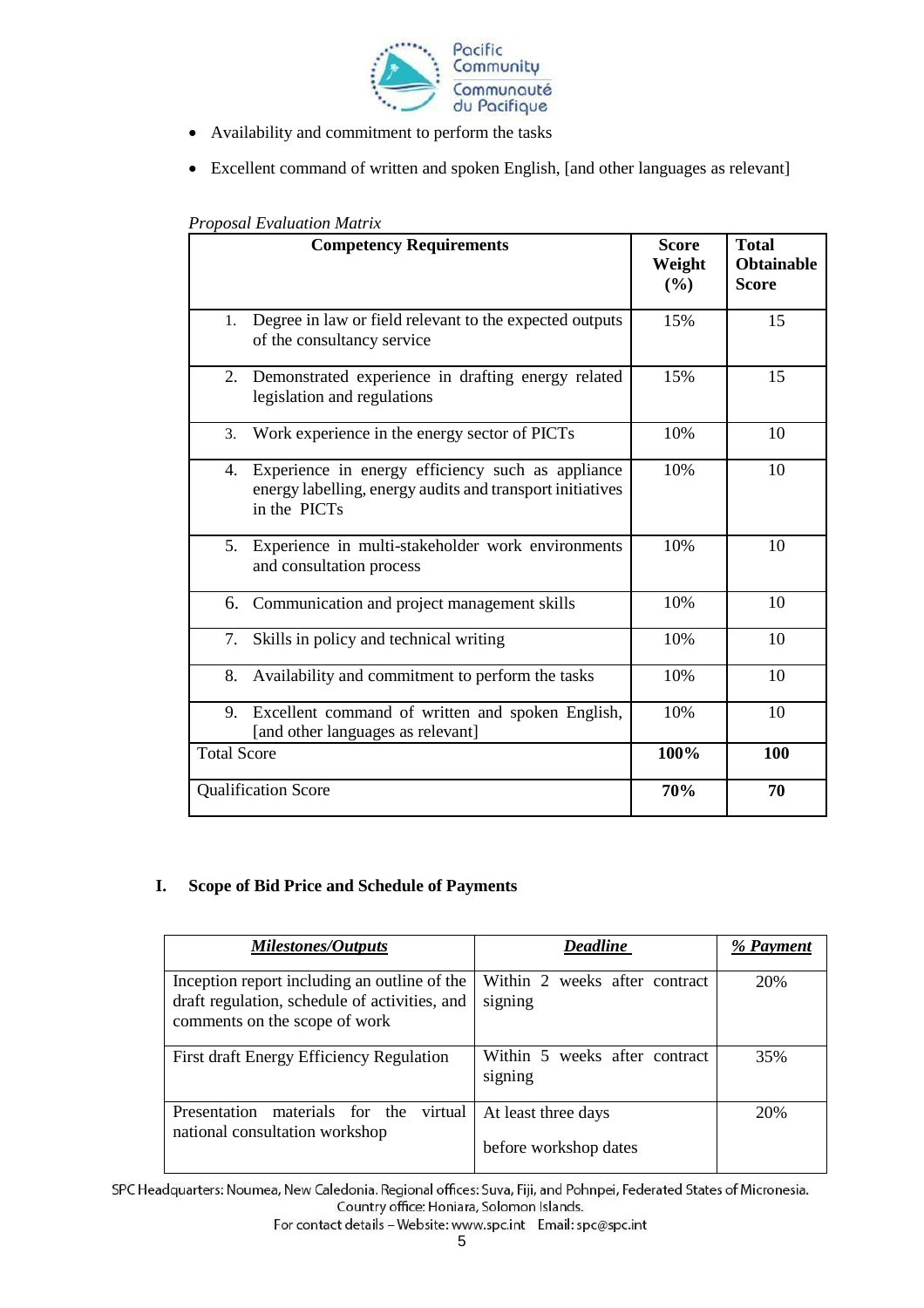

| Final draft Energy Efficiency Regulation | Two weeks after the   | 25% |
|------------------------------------------|-----------------------|-----|
|                                          | national consultation |     |
|                                          | workshop              |     |

The total allocated budget for this consultancy is EUR 25,000

The financial component of the proposal will be scored on the basis of overall costs for the delivery of the services provided to SPC. The lowest financial proposal will be awarded maximum 30 points and other financial offers and incentives will be awarded points as per the formula below. The formula used for scoring points for financial values proposed will be: **Financial Proposal score = (Lowest Price / Price under consideration) x 30**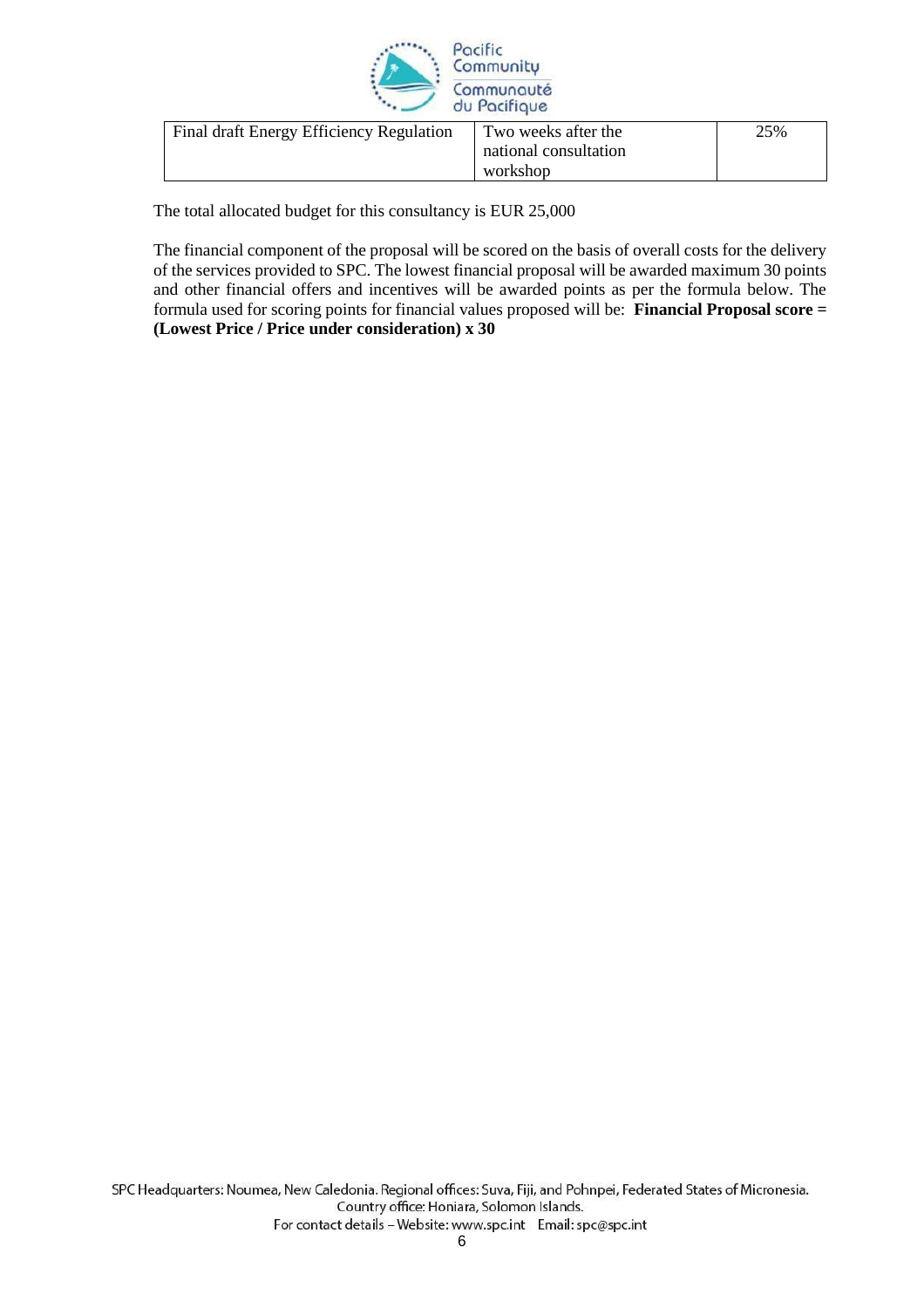

# **ANNEX II Technical Proposal Submission Form (Form A)** *Request for Quotation:* "**Drafting of energy efficiency regulation for Palau**

# **FORM A – Contractor's background information**

| <b>CRITERIA</b>               | <b>RESPONSE BY BIDDER</b> |
|-------------------------------|---------------------------|
| Name:                         |                           |
| Physical Address:             |                           |
| Postal Address:               |                           |
| Telephone Contact:            |                           |
| Email:                        |                           |
| 2 contact details of referees |                           |

# **FORM B – Qualifications, skills and experience**

| <b>CRITERIA</b>                     | <b>RESPONSE BY BIDDER</b> |
|-------------------------------------|---------------------------|
| Degree in law or field relevant to  |                           |
| the expected outputs of the         |                           |
| consultancy service                 |                           |
| in<br>experience<br>Demonstrated    |                           |
| drafting energy related legislation |                           |
| and regulations                     |                           |
| Work experience in the energy       |                           |
| sector of PICTs                     |                           |
|                                     |                           |
| Experience in energy efficiency     |                           |
| such as appliance energy labelling, |                           |
| audits and<br>energy<br>transport   |                           |
| initiatives in the PICTs            |                           |
| Experience in multi-stakeholder     |                           |
| work<br>environments<br>and         |                           |
| consultation process                |                           |
| Communication<br>and<br>project     |                           |
| management skills                   |                           |
| Skills in policy and technical      |                           |
| writing                             |                           |
| Availability and commitment to      |                           |
| perform the tasks                   |                           |
| Excellent command of written and    |                           |
| spoken English, [and<br>other       |                           |
| languages as relevant]              |                           |

SPC Headquarters: Noumea, New Caledonia. Regional offices: Suva, Fiji, and Pohnpei, Federated States of Micronesia. Country office: Honiara, Solomon Islands.

For contact details - Website: www.spc.int Email: spc@spc.int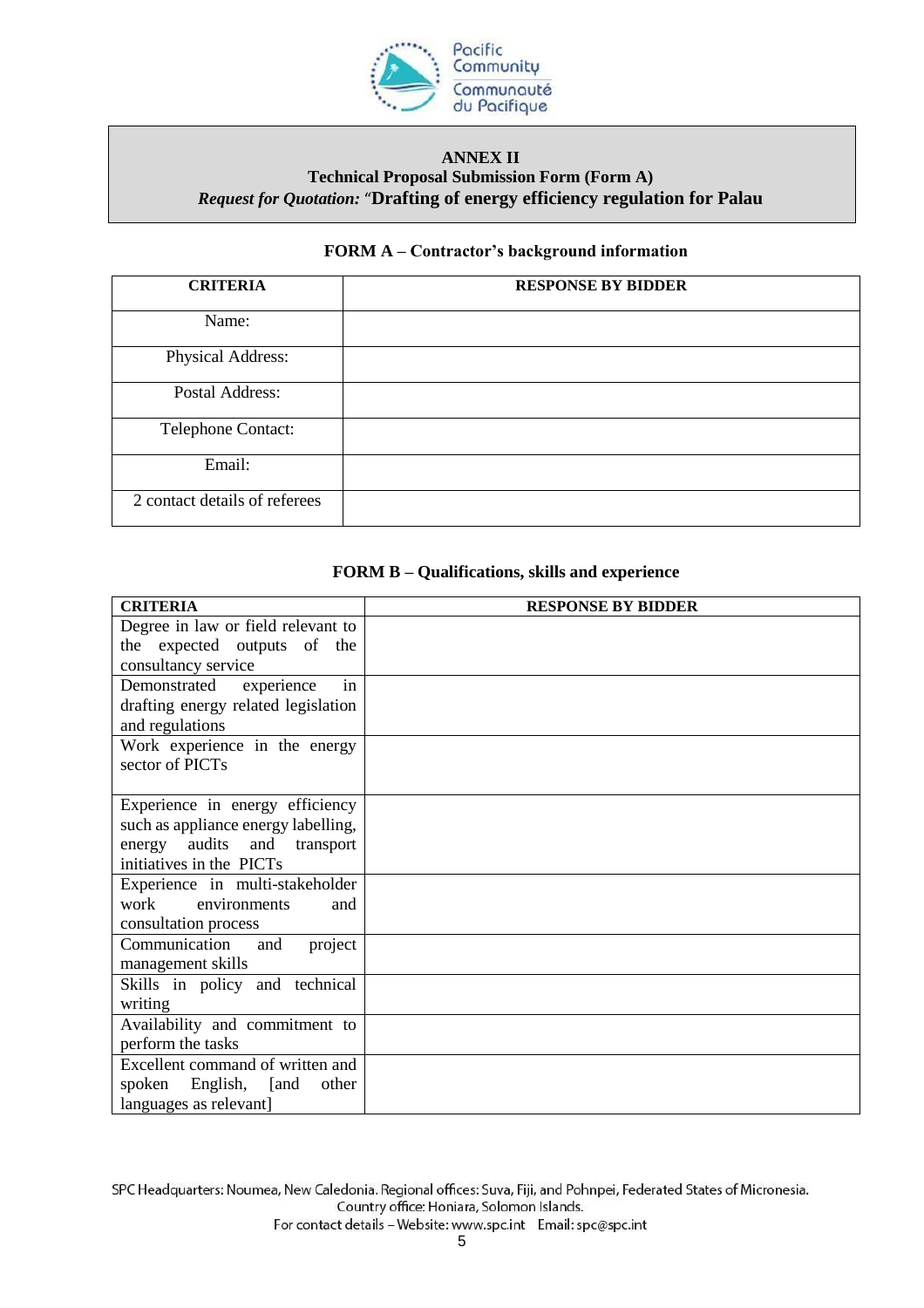

## **Annex III**

## **FINANCIAL PROPOSAL SUBMISSION FORM**

## **Part A: Undertaking**

- 1. I agree that if this proposal is accepted, to enter into an agreement with the Owner, to commence and to complete all the work specified or indicated in the contract documents.
- 2. In submitting this proposal, I confirm that I have examined all the RFQ documents to provide technical services to support…[title of project].
- 3. I agree to complete the services for the price stated in the remuneration.

Contractors agree to complete the services for the following price (VIP):

| <b>Particulars</b>                             | <b>Amount (EUR)</b> |
|------------------------------------------------|---------------------|
| ssional fees                                   |                     |
| agement and operating costs.                   |                     |
| Total financial offer (inclusive of all taxes) |                     |

# **Part B: conflicts of interest**

- 1. I confirm that I, my family members, and the organisation or company that I am involved with are independent from SPC. To the best of my knowledge, there are no facts or circumstances, past or present, or that could arise in the foreseeable future, which might call into question my independence.
- 2. If it becomes apparent during the procurement process that I may be perceived to have a conflict of interest, I will immediately declare that conflict and will cease to participate in the procurement process, unless or until it is determined that I may continue.

OR

1. I declare that there is a potential conflict of interest in the submission of my bid [please provide an explanation with your bid]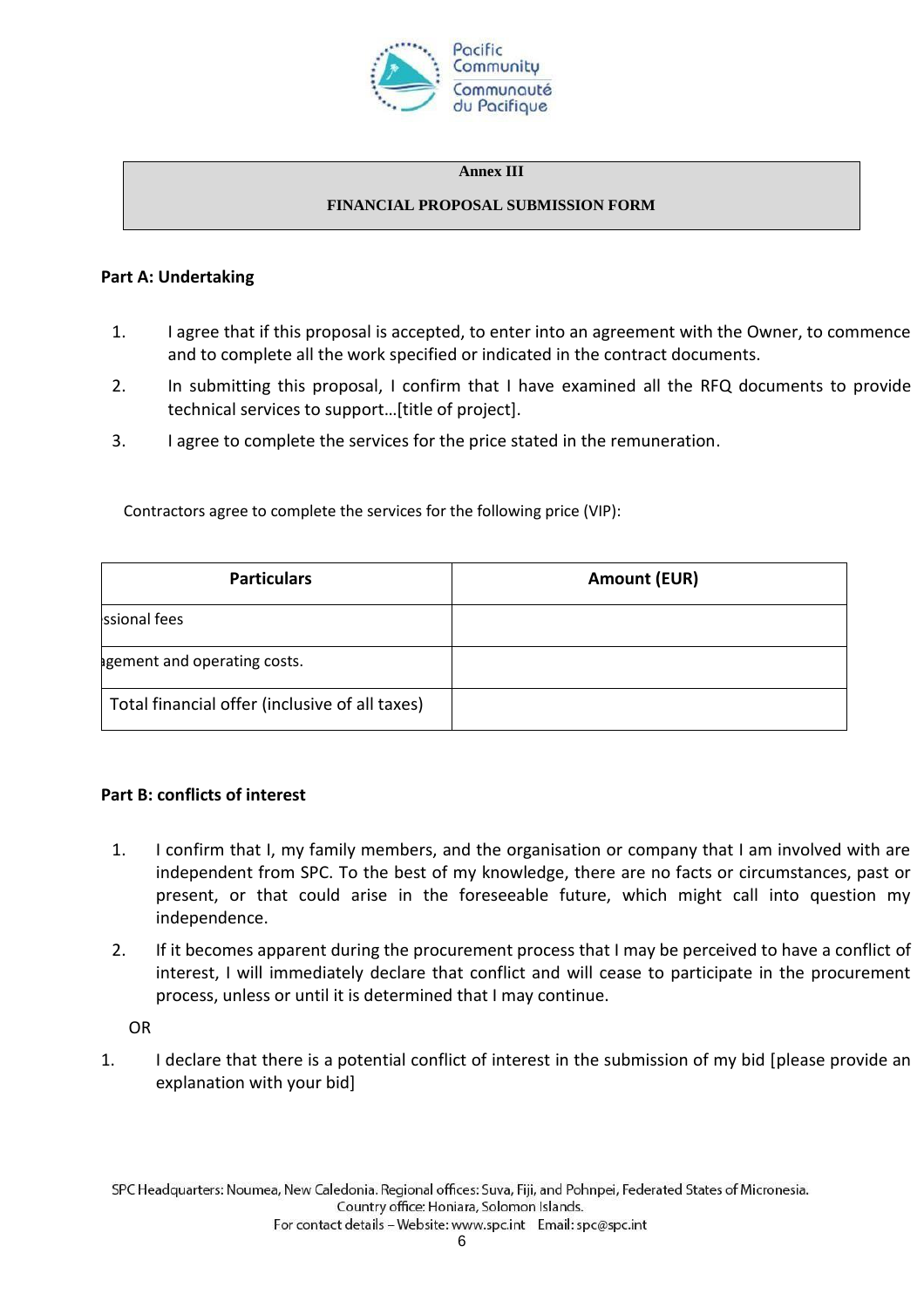

Name, Signature

Date

**Title Example 19**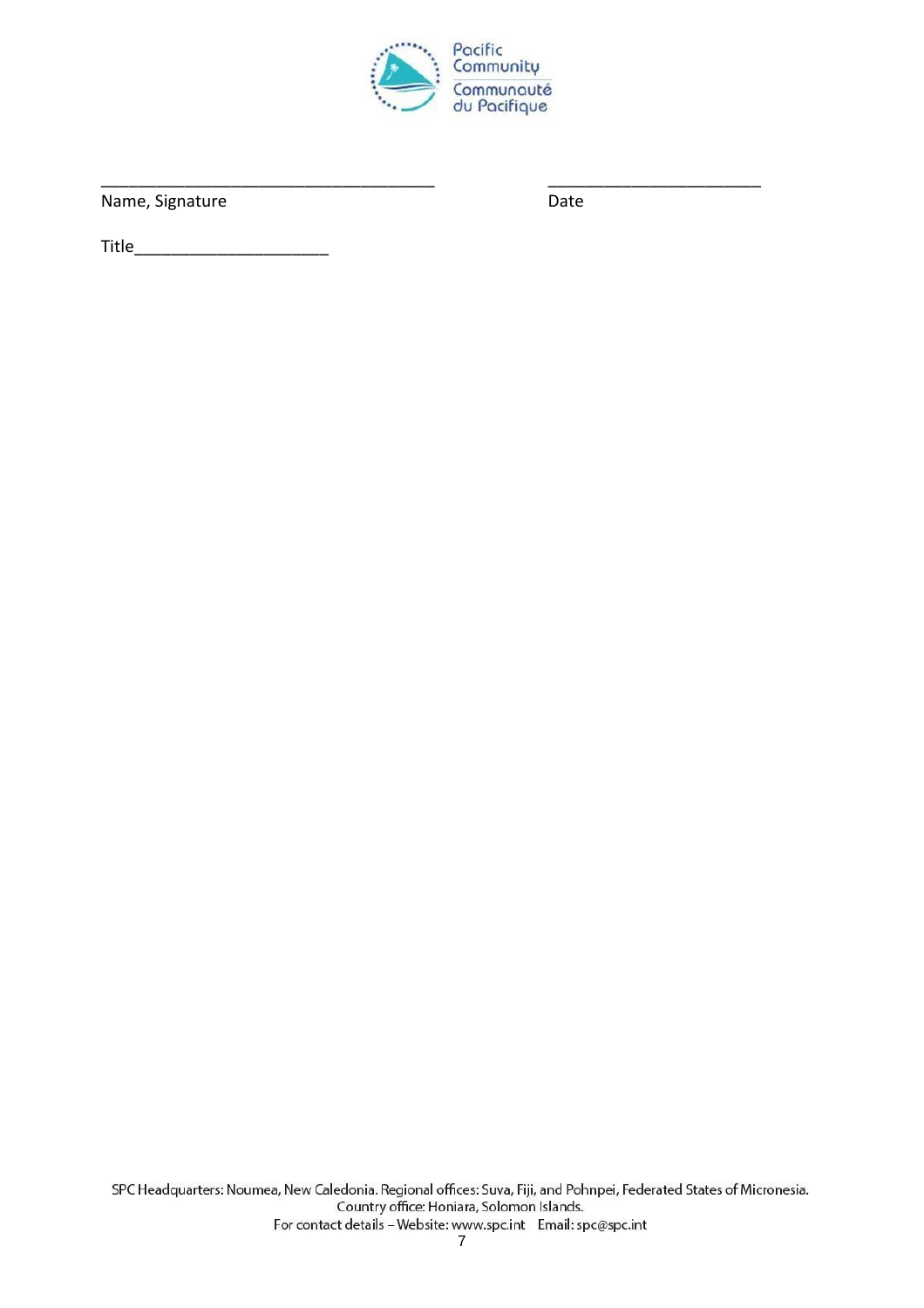#### **Annex IV SPC GENERAL CONTRACT CONDITIONS**

### **1. LEGAL STATUS**

The Contractor has the legal status of an independent contractor. The Contractor's personnel and sub-contractors are not to be considered in any respect employees or agents of SPC.

### **2. SOURCE OF INSTRUCTIONS**

The Contractor will only accept instructions from SPC in the performance of this contract. The Contractor will refrain from any action that may adversely affect SPC and will fulfil its commitments with the fullest regard to the interests of SPC.

#### **3. CONTRACTOR'S RESPONSIBILITY FOR EMPLOYEES**

The Contractor shall be responsible for the professional and technical competence of its employees and will select, for work under this contract, reliable individuals who will perform effectively in the implementation of this Contract, respect the local customs, and conform to a high standard of moral and ethical conduct.

The contractor shall not discriminate against any person because of race, medical condition, religious creed, ancestry, national origin, age, sex or handicap.

### **4. SPECIFIED PERSONNEL**

The Contractor must ensure that the services are performed in accordance with this contract. Where personnel have been specified, they must provide those services. SPC may remove any personnel (including Specified Personnel) from work in respect of this Contract. If it does so, or if Specified Personnel are unable or unwilling to perform the contract, the Contractor will provide replacement personnel (acceptable to SPC) of suitable ability and qualifications at no additional cost and at the earliest opportunity.

### **5. ASSIGNMENT**

The Contractor may not assign, transfer, pledge or make other disposition of this Contract or any part thereof, or any of the Contractor's rights, claims or obligations under this Contract except with the prior written consent of SPC.

### **6. SUB-CONTRACTING**

In the event the Contractor requires the services of sub-contractors, the Contractor shall obtain the prior written approval and clearance of SPC for all subcontractors. The approval of SPC of a sub-contractor shall not relieve the Contractor of any of its obligations under this Contract. The terms of any sub-contract shall be subject to and conform with the provisions of this Contract.

## **7. OFFICIALS NOT TO BENEFIT**

The Contractor warrants that no official of SPC has received or will be offered by the Contractor any direct or indirect benefit arising from this Contract or the award thereof. The Contractor agrees that breach of this provision is a breach of an essential term of this Contract.

### **8. INDEMNIFICATION**

The Contractor shall indemnify, hold and save harmless, and defend, at its own expense, SPC, its officials, agents, servants and employees from and against all suits, claims, demands, and liability of any nature or kind, including their costs and expenses, arising out of acts or omissions of the Contractor, or the Contractor's employees, officers, agents or sub-contractors, in the performance of this Contract. This provision shall extend, inter alia, to claims and liability in the nature of workmen's compensation, products liability and liability arising out of the use of patented inventions or devices, copyrighted material or other intellectual property by the Contractor, its employees, officers, agents, servants or sub-contractors. The obligations under this Article do not lapse upon termination of this Contract.

### **9. INSURANCE AND LIABILITIES TO THIRD PARTIES**

9.1 The Contractor will hold insurance against all risks in respect of its employees, sub-contractors, property and equipment used for the execution of this Contract, including appropriate worker's compensation for personal injury or death.

9.2 The Contractor will also hold liability insurance in an adequate amount to cover third party claims for any claims arising from or in connection with the provision of services under this contract.

9.3 The Contractor shall, upon request, provide SPC with satisfactory evidence of insurance cover as required under this Article.

SPC Headquarters: Noumea, New Caledonia. Regional offices: Suva, Fiji, and Pohnpei, Federated States of Micronesia. Country office: Honiara, Solomon Islands.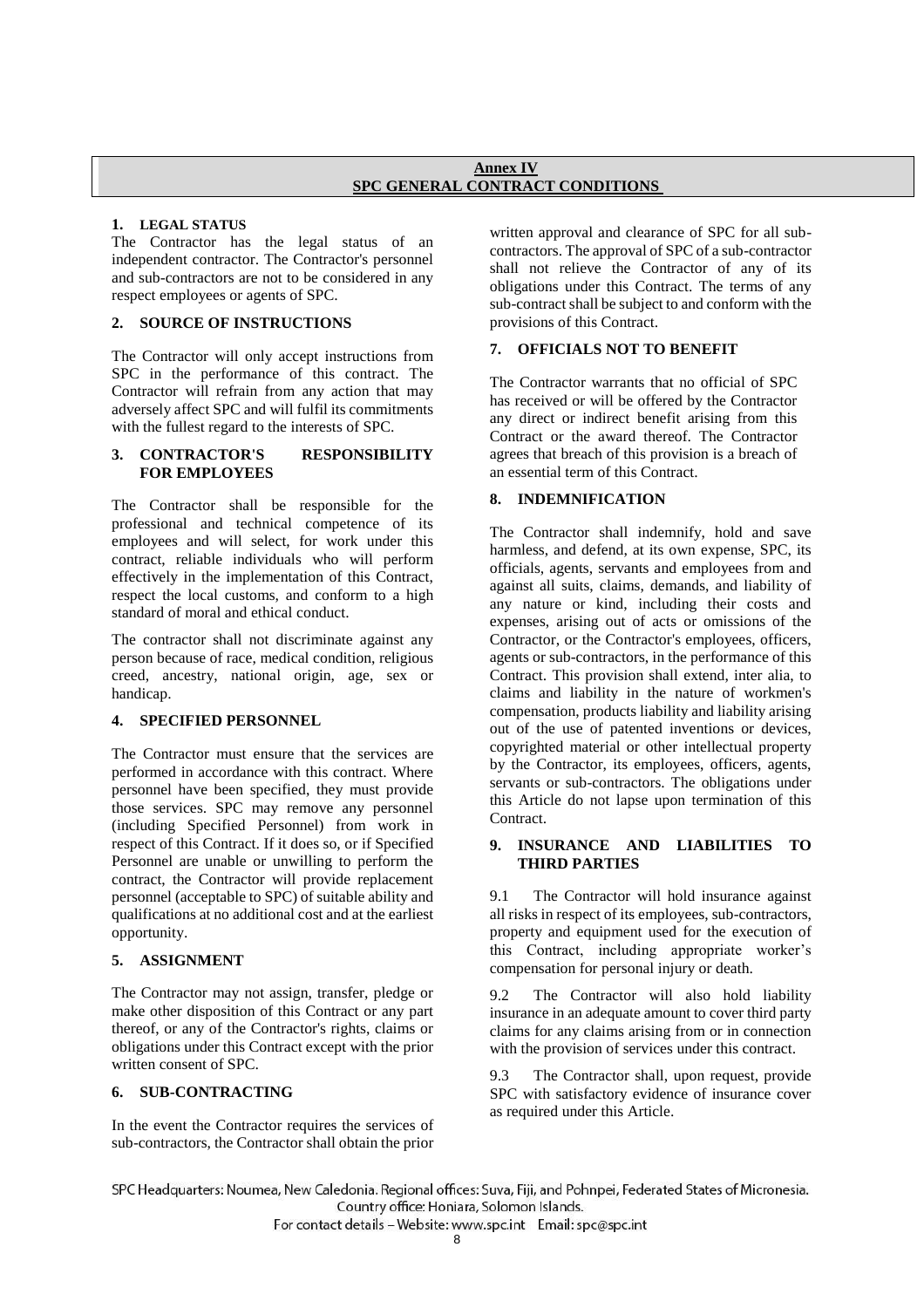#### **10. ENCUMBRANCES/LIENS**

The Contractor shall not cause or permit any lien, attachment or other encumbrance by any person to be placed on file or to remain on file in any public office or on file with SPC against any monies due or to become due for any work done or materials furnished under this Contract, or by reason of any other claim or demand against the Contractor.

### **11. TITLE TO EQUIPMENT**

Title to any equipment and supplies that may be provided by SPC rests with SPC. Such equipment shall be returned to SPC at the conclusion of this Contract or when no longer needed by the Contractor. On return, the equipment shall be in the same condition as when delivered to the Contractor, subject to normal wear and tear. The Contractor shall be liable to compensate SPC for equipment determined to be damaged or degraded beyond normal wear and tear.

#### **12. COPYRIGHT, PATENTS AND OTHER PROPRIETARY RIGHTS**

SPC is entitled to all intellectual property and other proprietary rights including but not limited to patents, copyrights, and trademarks, with regard to products, or documents and other materials which bear a direct relation to or are produced or prepared or collected in consequence of or in the course of the execution of this Contract. At SPC's request, the Contractor shall take all necessary steps, execute all necessary documents and generally assist in securing such proprietary rights and transferring them to SPC in compliance with the requirements of the applicable law.

#### **13. USE OF NAME, EMBLEM OR OFFICIAL SEAL OF SPC**

The Contractor shall not advertise or otherwise make public the fact that it is a Contractor with SPC, nor shall the Contractor, in any manner whatsoever use the name, emblem or official seal of SPC, or any abbreviation of the name of SPC in connection with its business or otherwise.

#### **14. CONFIDENTIAL NATURE OF DOCUMENTS AND INFORMATION**

14.1 All maps, drawings, photographs, mosaics, plans, reports, recommendations, estimates, documents and all other data compiled by or received by the Contractor under this Contract shall be the property of SPC, shall be treated as confidential and shall be delivered only to SPC authorised officials on completion of work under this Contract.

14.2 The Contractor may not communicate at any time to any other person, Government or authority external to SPC, any information known to it by reason of its association with SPC which has not been made public except with the authorisation of SPC; nor shall the Contractor at any time use such information to private advantage. These obligations do not lapse upon termination of this Contract.

#### **15. FORCE MAJEURE AND OTHER CHANGES IN CONDITIONS**

15.1 Force majeure, as used in this Article, means acts of God, war (whether declared or not), invasion, revolution, insurrection, or other acts of a similar nature or force which are beyond the control of the Parties.

15.2 In the event of and as soon as possible after the occurrence of any cause constituting force majeure, the Contractor shall give notice and full particulars in writing to SPC, of such occurrence or change if the Contractor is thereby rendered unable, wholly or in part, to perform its obligations and meet its responsibilities under this Contract. The Contractor shall also notify SPC of any other changes in conditions or the occurrence of any event which interferes or threatens to interfere with its performance of this Contract. The notice shall include steps proposed by the Contractor to be taken, including any reasonable alternative means for performance that is not prevented by force majeure. On receipt of the notice required under this Article, SPC shall take such action as, in its sole discretion, it considers to be appropriate or necessary in the circumstances, including the granting to the Contractor of a reasonable extension of time in which to perform its obligations under this Contract.

15.3 If the Contractor is rendered permanently unable, wholly or in part, by reason of force majeure to perform its obligations and meet its responsibilities under this Contract, SPC shall have the right to suspend or terminate this Contract on the same terms and conditions as are provided for in Article 16, "Termination", except that the period of notice shall be seven (7) days instead of thirty (30) days.

#### **16. TERMINATION**

16.1 Either party may terminate this contract for cause, in whole or in part, with thirty days' written notice to the other party. The initiation of arbitral proceedings in accordance with Article 17 "Settlement of Disputes" below shall not be deemed a termination of this Contract.

16.2 SPC reserves the right to terminate without cause this Contract, at any time with fifteen days written notice to the Contractor, in which case SPC shall reimburse the Contractor for all reasonable costs incurred by the Contractor prior to receipt of

ume to any other person, Government or authority<br>SPC Headquarters: Noumea, New Caledonia. Regional offices: Suva, Hji, and Pohnpei, Federated States of Micronesia. Country office: Honiara, Solomon Islands.

For contact details - Website: www.spc.int Email: spc@spc.int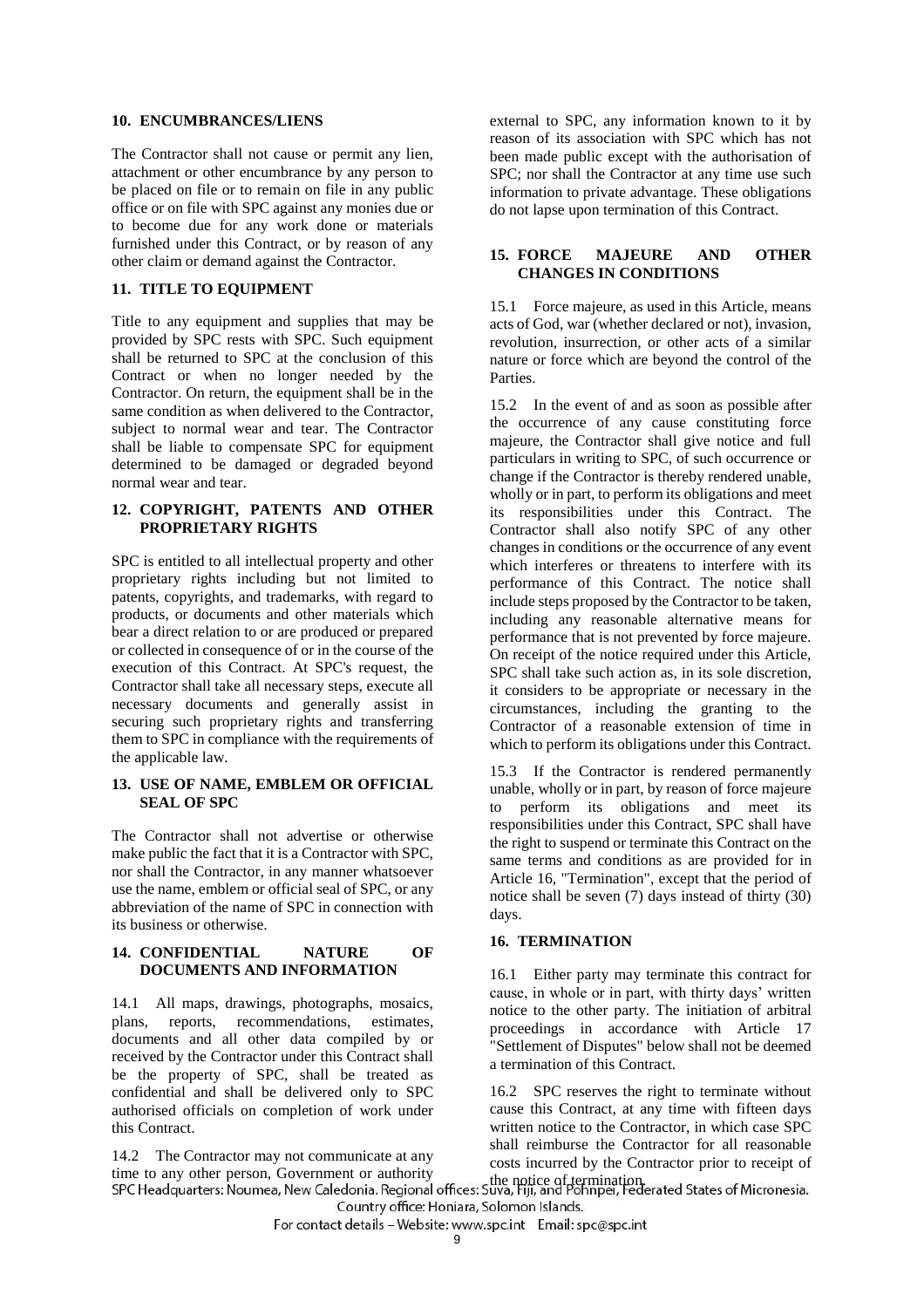16.3 In the event of any termination by SPC under this Article, no payment shall be due from SPC to the Contractor except for work and services satisfactorily performed in conformity with the express terms of this Contract. The Contractor shall take immediate steps to terminate the work and services in a prompt and orderly manner and to minimise losses and further expenditure.

16.4 Should the Contractor be adjudged bankrupt, or be liquidated or become insolvent, or should the Contractor make an assignment for the benefit of its creditors, or should a receiver be appointed on account of the insolvency of the Contractor, SPC may, without prejudice to any other right or remedy it may have, terminate this Contract forthwith. The Contractor shall immediately inform SPC of the occurrence of any of the above events.

### **17. SETTLEMENT OF DISPUTES**

17.1 The Parties will use their best efforts to settle amicably any dispute, controversy or claim arising out of, or relating to this Contract or the breach, termination or invalidity thereof.

17.2 If a dispute is not settled within sixty days of one Party notifying the other of a request for amicable settlement, the dispute can be referred by either Party to arbitration in accordance with the general principles of international law. The arbitration will be governed by the Arbitration Rules of the United Nations Commission on International Trade Law (UNCITRAL) as at present in force. The arbitral tribunal shall have no authority to award punitive damages. The Parties shall be bound by any arbitration award rendered as a result of such arbitration as the final adjudication of any such controversy, claim or dispute.

#### **18. PRIVILEGES AND IMMUNITIES**

Nothing in or relating to this Contract shall be deemed a waiver, express or implied, of any of the privileges and immunities of SPC, including its subsidiary organs.

### **19. TAX EXEMPTION**

19.1 Under the 'Host Country Agreement' with the Country hosting SPC Offices, SPC, being an International Organisation, is exempt from all direct taxes, except charges for public utility services, and is exempt from customs duties and charges of a similar nature in respect of articles imported or exported for its official use. In the event any governmental authority refuses to recognise SPC's exemption from such taxes, duties or charges, the Contractor shall immediately consult with SPC to determine a mutually acceptable procedure.

19.2 Accordingly, the Contractor authorises SPC

representing such taxes, duties or charges, unless the Contractor has consulted with SPC before the payment thereof and SPC has, in each instance, specifically authorised the Contractor to pay such taxes, duties or charges under protest. In that event, the Contractor shall provide SPC with written evidence that payment of such taxes, duties or charges has been made and appropriately authorised.

#### **20. CHILD LABOUR**

20.1 The Contractor represents and warrants that neither it, nor any of its suppliers is engaged in any practice inconsistent with the rights set forth in the Convention on the Rights of the Child, including Article 32 thereof, which, inter alia, requires that a child shall be protected from performing any work that is likely to be hazardous or to interfere with the child's education, or to be harmful to the child's health or physical mental, spiritual, moral or social development.

20.2 Any breach of this representation and warranty shall entitle SPC to terminate this Contract immediately upon notice to the Contractor, at no cost to SPC.

### **21. HUMAN RIGHTS**

21.1 The Contractor recognises, respects and upholds the human rights of every individual, being a minimum those protected by the Universal Declaration of Human Rights. The Contractor will actively seek to ensure he is not complicit in human rights abuses committed by others.

21.2 The Contractor is committed to respecting, and acting in a manner which avoids infringing on, human rights. In this regard the Contractor acknowledges the Guiding Principles on Business and Human Rights: Implementing the United Nations 'Protect Respect and Remedy 'framework (2011).

21.3 To meet these commitments, the Contractor will not accept modern slavery, forced labour and human trafficking in his supply chain.

21.4 Any breach of this representation and warranty shall entitle SPC to terminate this Contract immediately upon notice to the Contractor, at no cost to SPC.

### **22. OBSERVANCE OF THE LAW**

The Contractor must comply with all laws, ordinances, rules, and regulations bearing upon the performance of its obligations under the terms of this Contract.

to deduct from the Contractor's invoice any amount SPC Headquarters: Noumea, New Caledonia. Regional offices: Suva, Fiji, and Pohnpei, Federated States of Micronesia. Country office: Honiara, Solomon Islands.

For contact details - Website: www.spc.int Email: spc@spc.int